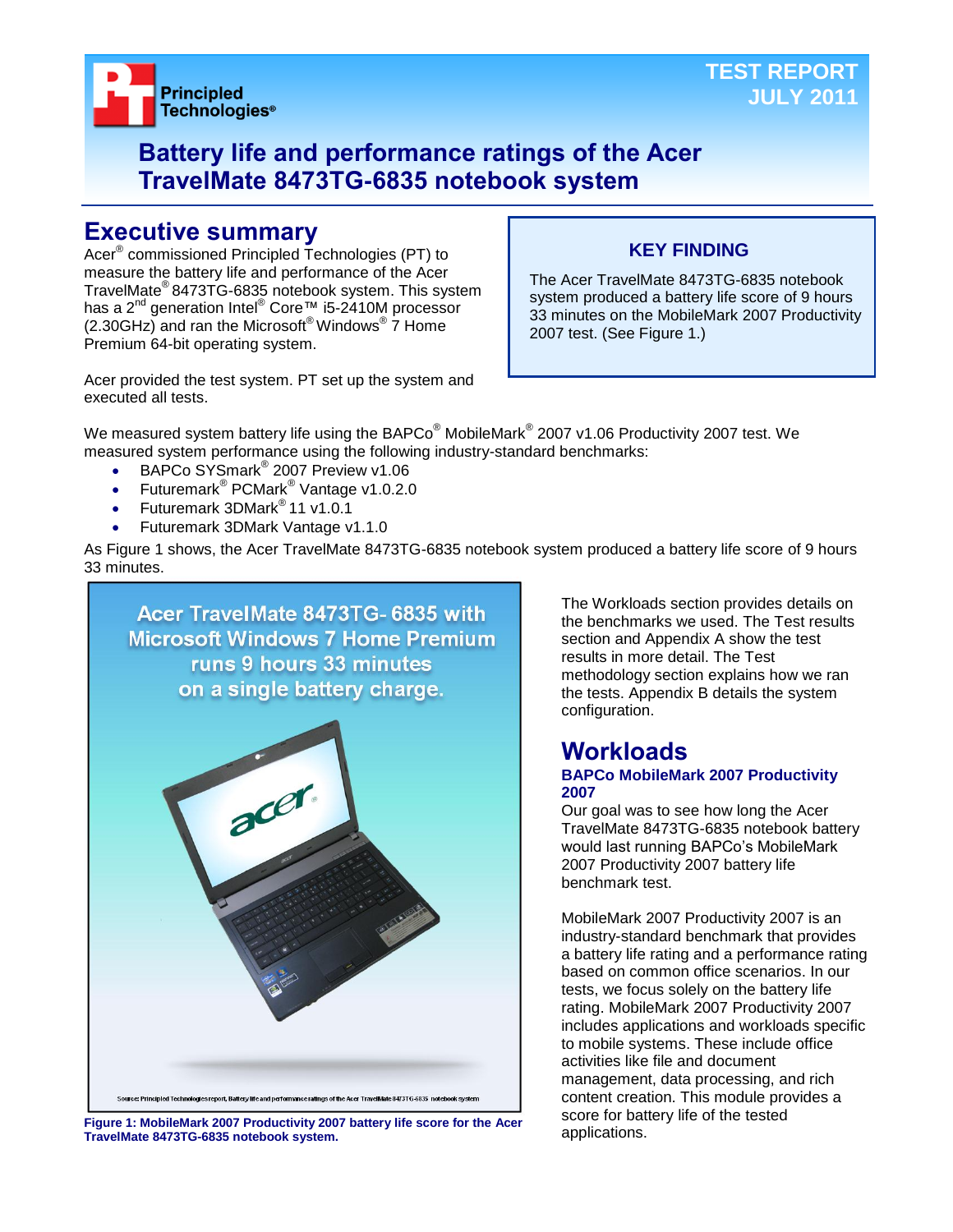MobileMark 2007 Productivity 2007 includes the following applications with their corresponding tasks:

- Microsoft Project 2003 (project management)
- Microsoft Excel<sup>®</sup> 2003 (calculation sheets)
- Microsoft Outlook<sup>®</sup> 2003 (emails, calendars, scheduler)
- Microsoft PowerPoint® 2003 (slide presentations)
- Microsoft Word® 2003 (formatted text documents)
- WinZip® Computing and WinZip Pro 10.0 (compressed archives)
- Adobe  $^{\circ}$  Photoshop $^{\circ}$  CS2 (manipulated and compressed images)
- Adobe Illustrator® CS2 (manipulated images)
- $\bullet$  Adobe Flash<sup>®</sup> 8 (vector graphics, animation)

MobileMark 2007 measures system battery life in minutes. MobileMark 2007 records system battery life at the start of the Productivity 2007 benchmark. It repeats the benchmark workload until the system battery life is depleted, or until the system powers down due to low battery life. At the 7 percent battery life setting, MobileMark 2007 records a timestamp once per minute. At the end of the benchmark, it compares the beginning timestamp to the final (last recorded) timestamp. MobileMark 2007 derives its system battery life rating as the number of minutes between the start and end timestamps.

We followed the run rules that BAPCo specifies for MobileMark 2007 here: [http://www.bapco.com/support/mobilemark2007/Manual/rules.html.](http://www.bapco.com/support/mobilemark2007/Manual/rules.html)

For more information on this benchmark, see [http://www.bapco.com/products/mobilemark2007/.](http://www.bapco.com/products/mobilemark2007/)

#### **BAPCo SYSmark 2007 Preview v1.06**

BAPCo's SYSmark 2007 Preview v1.06 performance metric tests processor performance in the following four office workload scenarios: e-learning, office productivity, video creation, and 3D modeling. SYSmark 2007 Preview records the time the system takes to complete each individual operation in each scenario. For more information on this benchmark, see [http://www.bapco.com/products/sysmark2007preview/.](http://www.bapco.com/products/sysmark2007preview/)

#### **Futuremark PCMark Vantage v1.0.2.0**

Futuremark's PCMark Vantage v1.0.2.0 benchmark suite tests system CPU and GPU performance, RAM speeds, and hard drive read/write speeds. The benchmark runs common tasks such as video playback, audio and video transcoding, data encryption, Windows mail, game testing, and web page rendering. For more information on this benchmark, see [http://www.futuremark.com/benchmarks/pcmarkvantage/introduction/.](http://www.futuremark.com/benchmarks/pcmarkvantage/introduction/)

#### **Futuremark 3DMark 11 v1.0.1**

Futuremark's 3DMark 11 v1.0.1. benchmark suite tests system GPU DirectX<sup>®</sup>11 performance and CPU workload processing performance, primarily to report a system's 3D gaming capability. Tests include HDR rendering, shadow mapping, and pixel shading. For more information on this benchmark, see [http://www.3dmark.com/.](http://www.3dmark.com/)

#### **FutureMark 3DMark Vantage v1.1.0**

FutureMark's 3DMark Vantage v1.1.0 benchmark suite tests system GPU DirectX10 performance, and requires either Microsoft Windows Vista or Windows 7. 3DMark Vantage v1.1.0 includes testing of GPU-powered physics, DirectX10-specific features, and procedural volumetric effects. Like 3DMark06 v1.2.0, 3DMark Vantage v1.1.0 provides an indication of a system's 3D gaming capability. For more information on this benchmark, see [http://www.futuremark.com/benchmarks/3dmarkvantage/introduction/.](http://www.futuremark.com/benchmarks/3dmarkvantage/introduction/)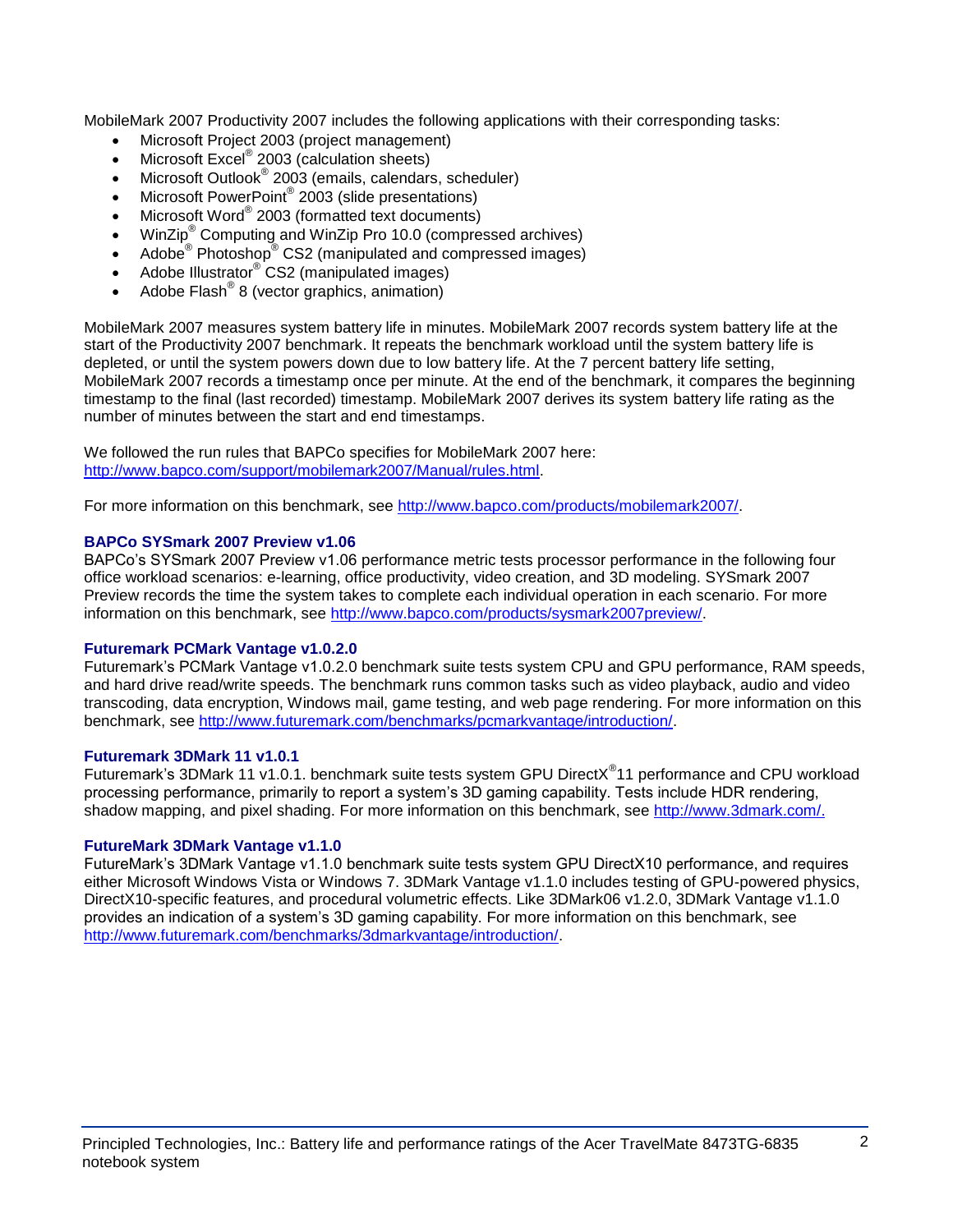# **Test results**

Figure 2 presents the median scores for the Acer TravelMate 8473TG-6835 notebook system on the benchmark tests we performed. For both MobileMark 2007 Productivity and SYSmark 2007 Preview, we conducted one conditioning run. We then conducted three official runs. For the remaining benchmarks, we conducted three runs. For MobileMark, we used the median of the Battery Life scores to determine the Performance Qualification score. In the event of a tie, we chose the run with the higher Performance Qualification score. For PCMark Vantage, we used the median of the PCMark Suite scores to determine the sub-scores. In the event of a tie, we chose the run with the higher Productivity score. For 3DMark 11 and 3DMark Vantage, we used the median of the 3DMark Scores to determine the sub-scores. In the event of a tie, we chose the run with the higher Combined or CPU score. There were no ties in any of our tests. (Complete test results appear in Appendix A.)

| <b>Test</b>                                                      | <b>Score</b> |  |
|------------------------------------------------------------------|--------------|--|
| BAPCo MobileMark 2007 v1.06 Productivity (64 nits)               |              |  |
| MobileMark 2007 - Productivity - Performance Qualification score | 263          |  |
| MobileMark 2007 - Productivity - Battery Life score (minutes)    | 573          |  |
| BAPCo SYSmark 2007 Preview v1.06                                 |              |  |
| SYSmark 2007 Preview v1.06 Rating                                | 169          |  |
| SYSmark 2007 Preview v1.06 - E-Learning                          | 157          |  |
| SYSmark 2007 Preview v1.06 - VideoCreation                       | 171          |  |
| SYSmark 2007 Preview v1.06 - Productivity                        | 150          |  |
| SYSmark 2007 Preview v1.06 - 3D                                  | 201          |  |
| <b>Futuremark PCMark Vantage 1.0.2.0</b>                         |              |  |
| <b>PCMark Suite</b>                                              | 5,958        |  |
| <b>Memories Suite</b>                                            | 3,731        |  |
| <b>TV and Movies Suite</b>                                       | 3,989        |  |
| <b>Gaming Suite</b>                                              | 4,028        |  |
| <b>Music Suite</b>                                               | 5,726        |  |
| <b>Communication Suite</b>                                       | 5,785        |  |
| <b>Productivity Suite</b>                                        | 5,004        |  |
| <b>HDD Test Suite</b>                                            | 3,352        |  |
| 3DMark 11 v1.0.1                                                 |              |  |
| <b>3DMark Score</b>                                              | 968          |  |
| <b>Graphics Score</b>                                            | 877          |  |
| <b>Physics Score</b>                                             | 3,163        |  |
| <b>Combined Score</b>                                            | 768          |  |
| 3DMark Vantage 1.1.0 run in Entry Level mode                     |              |  |
| <b>3DMark Score</b>                                              | 13,607       |  |
| <b>GPU Score</b>                                                 | 16,996       |  |
| <b>CPU Score</b>                                                 | 8,514        |  |
| 3DMark Vantage 1.1.0 run in Performance Level mode               |              |  |
| <b>3DMark Score</b>                                              | 4,292        |  |
| <b>GPU Score</b>                                                 | 3,679        |  |
| <b>CPU Score</b>                                                 | 8,576        |  |

**Figure 2: Median benchmark scores for the Acer TravelMate 8473TG-6835 notebook system we tested.**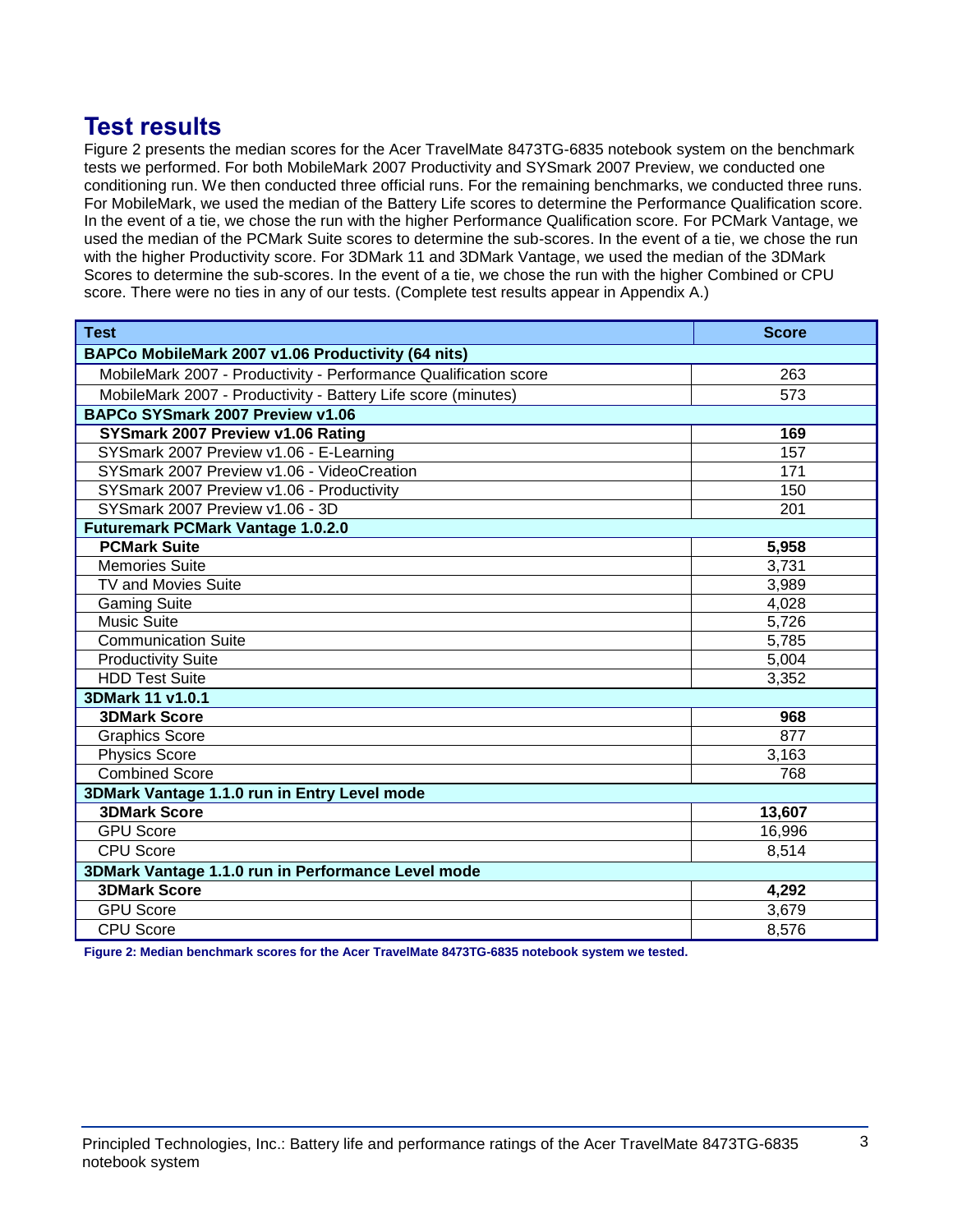# **Test methodology**

This section details the methodologies we followed in testing the system.

## **Measuring battery life with MobileMark 2007**

### **Antivirus software conflicts**

MobileMark 2007 is not compatible with any virus-scanning software, so we uninstalled any such software present on the notebook PCs before we installed the benchmark.

#### **Pre-installed software conflicts**

MobileMark 2007 installs the following applications, which its test scripts employ:

- Adobe Photoshop 6.0.1
- InterVideo WinDVD<sup>®</sup> 6.0
- Macromedia® Flash® 5.0
- Microsoft Excel 2002
- Microsoft Outlook 2002
- **Microsoft PowerPoint 2002**
- Microsoft Word 2002
- Microsoft Visual<sup>®</sup> C++ 2005 Redistributable
- Netscape<sup>®</sup> Communicator 6.01
- Network Associates McAfee<sup>®</sup> VirusScan<sup>®</sup> 5.13
- WinZip Computing WinZip 8.0

If any of these applications are already on the system under test, they could cause problems with the benchmark due to software conflicts. To avoid any such issues, before we installed the benchmark, we uninstalled all conflicting pre-installed software applications, including different versions of any of the programs MobileMark 2007 uses.

#### **Display brightness and power settings**

The brightness of a notebook's display affects its battery life. Therefore, BAPCo requires that, before you test with MobileMark 2007, you do the following step: make sure the brightness of the notebook's monitor is greater than or equal to 60 nits on a completely white screen while the notebook is unplugged and running on battery power. The measurement follows the standards from the Video Electronics Standards Association [\(www.vesa.org/Standards/summary/2001\\_6a.htm\)](http://www.vesa.org/Standards/summary/2001_6a.htm).

We complied with this standard for all the tests we ran by setting the notebook PC's brightness as close to 60 nits as we could without going below that brightness level. We used the following procedure before we started each test. Note: This procedure assumes we began with the notebook plugged into the power supply.

- 1. To create a completely blank, white screen, open Microsoft Paint by clicking Start $\rightarrow$ All Programs→Accessories→Paint.
- 2. Open the Attributes by pressing Ctrl+E.
- 3. Enter dimensions that are larger than the current screen resolution. For example, if the screen resolution is 1,280 x 800, type 1600 for Width and 1200 for Height.
- 4. Click OK.
- 5. Press Ctrl+F to view the bitmap image and render the screen totally white.
- 6. Wait 45 minutes to allow the screen to warm.
- 7. Unplug the notebook from the power supply, and measure the display's brightness using a luminance meter in the center of the screen. (We used the Gossen Mavolux5032C.)
- 8. If the reading is below or significantly greater than 60 nits, use the notebook's keyboard screenbrightness-adjustment keys to bring the display as close to 60 nits as possible, then retest.
- 9. Allow the notebook to run on battery power for 10 minutes, re-measure the display, and adjust the brightness up or down as necessary.
- 10. Verify that the notebook saved the brightness setting by plugging in the system, unplugging it, and taking another reading.

Note: If the notebook did not save this setting, use its power-management application(s) to set the brightness appropriately, and save that setting. If saving the settings is ineffective, use the keyboard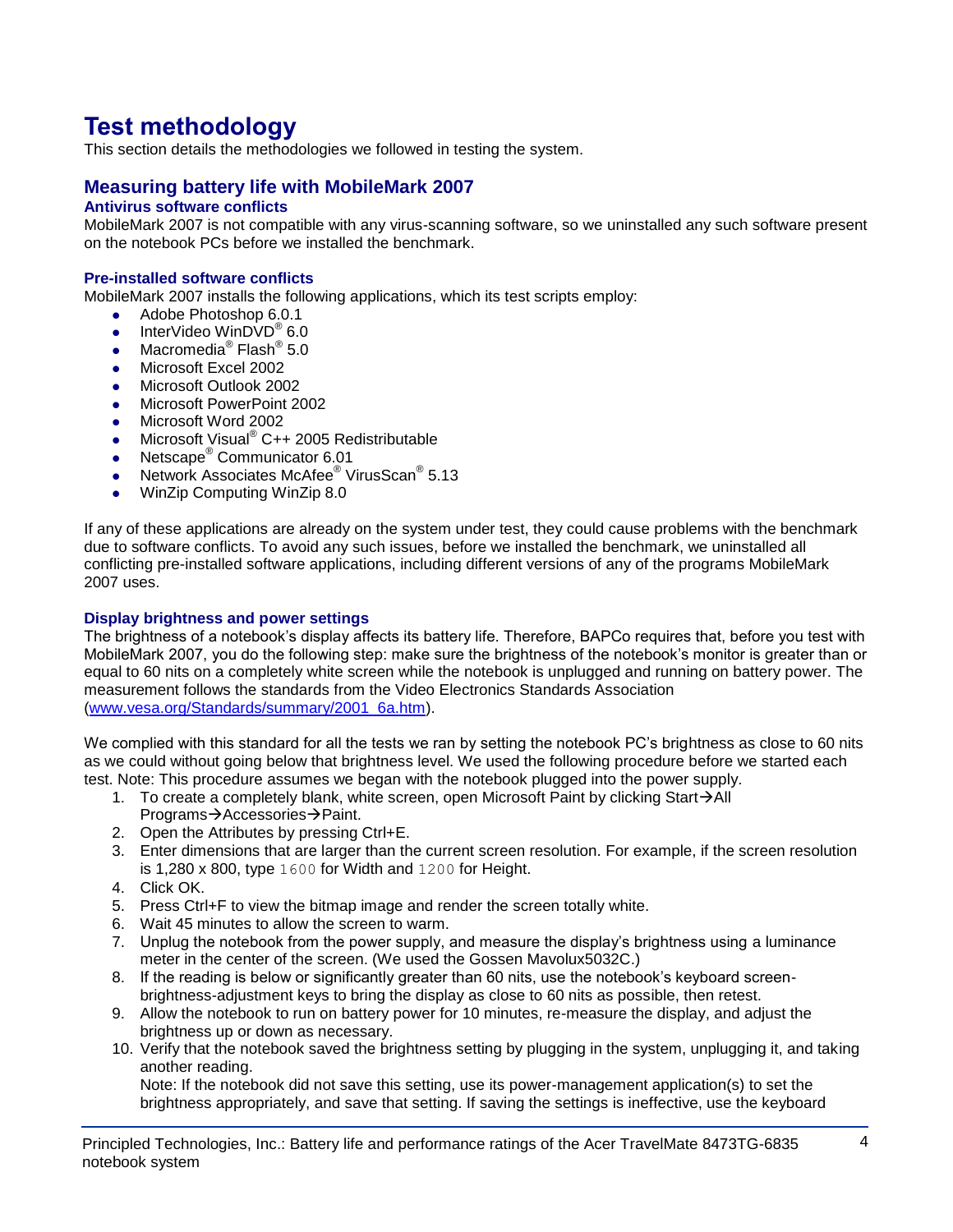brightness setting keys to adjust the screen to bring the display as close to 60 nits as possible. Next, note how many times you pressed the button to achieve the desired brightness. After unplugging the system under test, use the keyboard to set the desired brightness by pressing the brightness button as many times as you previously noted to return the screen to the correct brightness level.

### **BAPCo AutoConfig Tool v2.4.1**

This tool supports three levels of configuration:

- 1 . Only makes changes that are REQUIRED in order for the benchmark to run.
- 2 . Additionally, makes changes that are RECOMMENDED for repeatable results.
- 3 . Additionally, makes changes that help ensure best results.

We choose Level 3 in the AutoConfig tool.

The BAPCo AutoConfig tool makes the following configuration changes at each of the three levels:

#### **Level 1—Required**

- Creates and activates a new power scheme that it names MobileMark 2007
- Disables hibernate, standby, and display standby
- Sets hard drive timeout and CPU power management
- Note: See the following Power schemes section for details on this scheme
- Disables Screen Saver
- Disables Windows Update
- Disables Desktop Cleanup Wizard
- Disables User Account Control (UAC)
- Disables Sidebar

#### **Level 2—Recommended**

- Completes Level 1
- Disables Windows Security Center warning messages
- Disables Windows Firewall
- Disables incoming Remote Desktop connections
- Disables Windows Error Reporting to Microsoft
- Prevents the Welcome Center from running at startup

#### **Level 3—Best scores**

- Completes Level 1 and Level 2
- Disables Windows Defender

#### **Power schemes**

The BAPCo AutoConfig tool creates a MobileMark 2007 power scheme, which makes the following power option changes:

- a . Additional settings:
	- Require a password on wakeup: No
- b . Hard disk:
	- Turn off hard disk after: 3 minutes
- c . Wireless Adapter Settings:
	- Power Saving Mode: Maximum Power Saving
- d. Sleep:
	- Sleep after: Never
- e . USB settings
	- USB selective suspend setting: Enabled
- f . Power buttons and lid:
	- Lid close action: Do nothing
	- Power button action: Shut down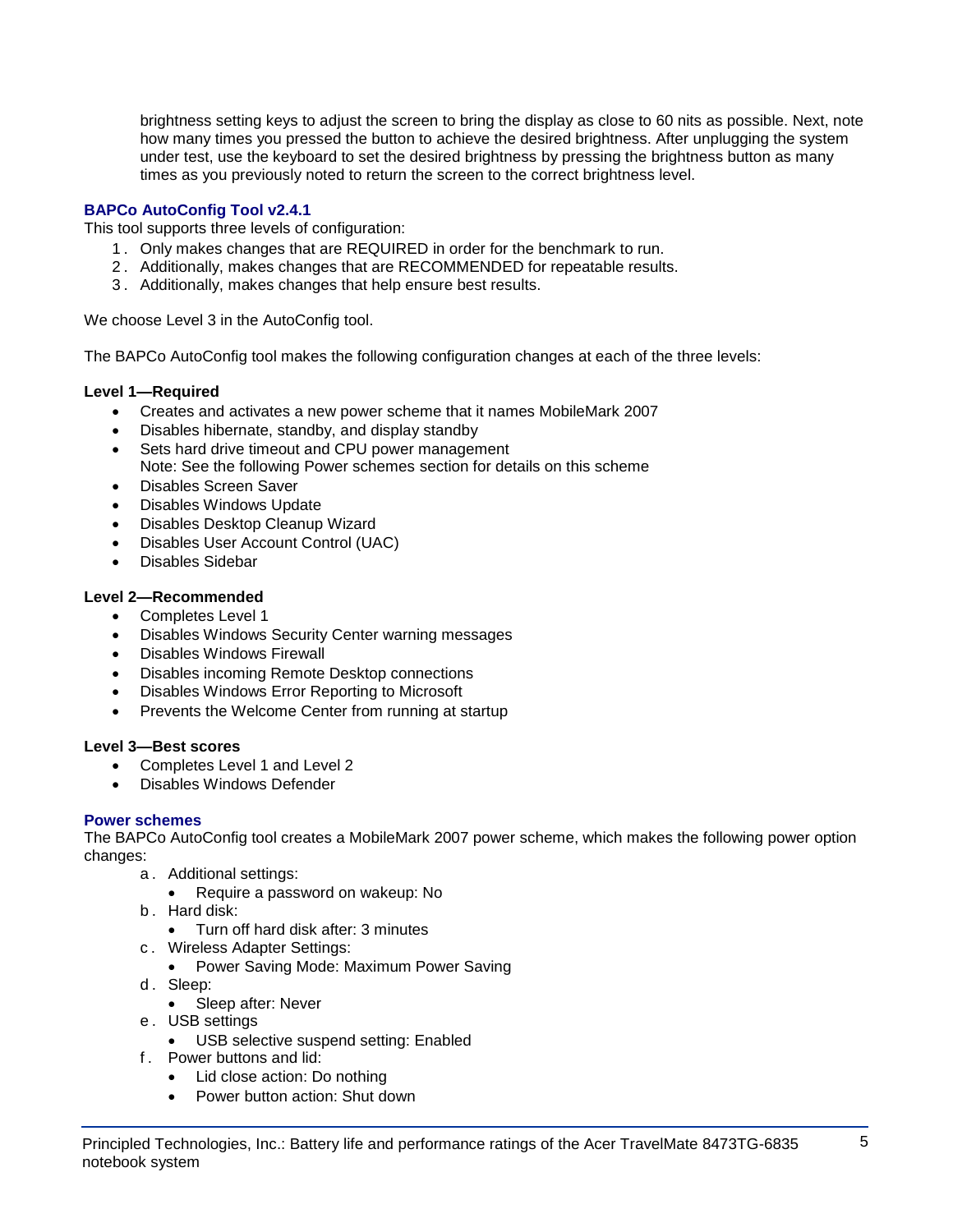- Sleep button action: Sleep
- Start menu power button: Shut down
- g . PCI Express:
	- **Link State Power Management: Maximum power savings**
- h . Processor power management:
	- Minimum processor state: 5%
	- Maximum processor state: 100%
- i. Search and Indexing:
	- Power Savings Mode: Power Saver
- j. Display:
	- Turn off display after: Never
	- Adaptive display: Off (Extends the time that Windows waits to turn off the display)
	- Display brightness: 100% (We then adjust the brightness percentage to be no less than 60 nits)
- k . Multimedia settings:
	- When sharing media: Prevent idling to sleep
- l. Battery:
	- Critical battery action: Shut down (on battery), Do nothing (plugged in)
	- Low battery level: 0%
	- Critical battery level: 0%
	- Low battery notification: Off
	- Low battery action: Do nothing

#### **Installing MobileMark 2007 v.1.06 and configuring the system for testing**

- 1. Turn off the wireless network adapter by using the external toggle switch.
- 2. Insert the MobileMark 2007 Install DVD in the notebook PC's DVD drive.
- 3. When the Autoplay appears, click Run setup.exe.
- 4. At the Welcome screen, click Next.
- 5. Accept the license agreement, and click Next.
- 6. At the Choose Destination Location screen, accept the default location of C:\ProgramFiles (x86)\BapCo\MobileMark 2007, and click Next.
- 7. At the Ready to Install the Program screen, click Install.
- 8. At the InstallShield Wizard Complete screen, click Finish.
- 9. Download MobileMark 2007 Patch 5 from [http://www.bapco.com/support,](http://www.bapco.com/support) saving the download to the desktop.
- 10. Double-click the MobileMark 20007 Patch 5 desktop icon.
- 11. In the 7-Zip self-extracting archive window, select a location to extract the installation files, and click Extract.
- 12. Browse to the location of the extracted files, and double-click the MobileMark 2007 folder.
- 13. Double-click the MobileMark2007\_patch folder.
- 14. Double-click setup.
- 15. At the Welcome screen, click Next.
- 16. At the Update Complete window, click Finish.
- 17. Run the BAPCo Auto-configuration tool, v.2.4.1, or manually set the power options:
	- a. Insert the Auto-configuration tool disc in the notebook PC's DVD drive.
	- b. Double-click BAPCo\_AutoConfig.bat.
	- c. Type M to choose MobileMark 2007.
	- d. Type 3 to choose the changes that produce the best possible scores.
	- e. Type  $R$  to restart the system when the application prompts you to do so.
- 18. Adjust the screen brightness to no less than 60 nits:
	- a. Click the Windows start button, and type  $power$  options in the Windows Start Search box.
	- b. Click Change plan settings.
	- c. Click Change advanced power settings.
	- d. Expand the Display option, and change the Display brightness on battery and plugged in to the correct percentage that produces no less than 60 nits.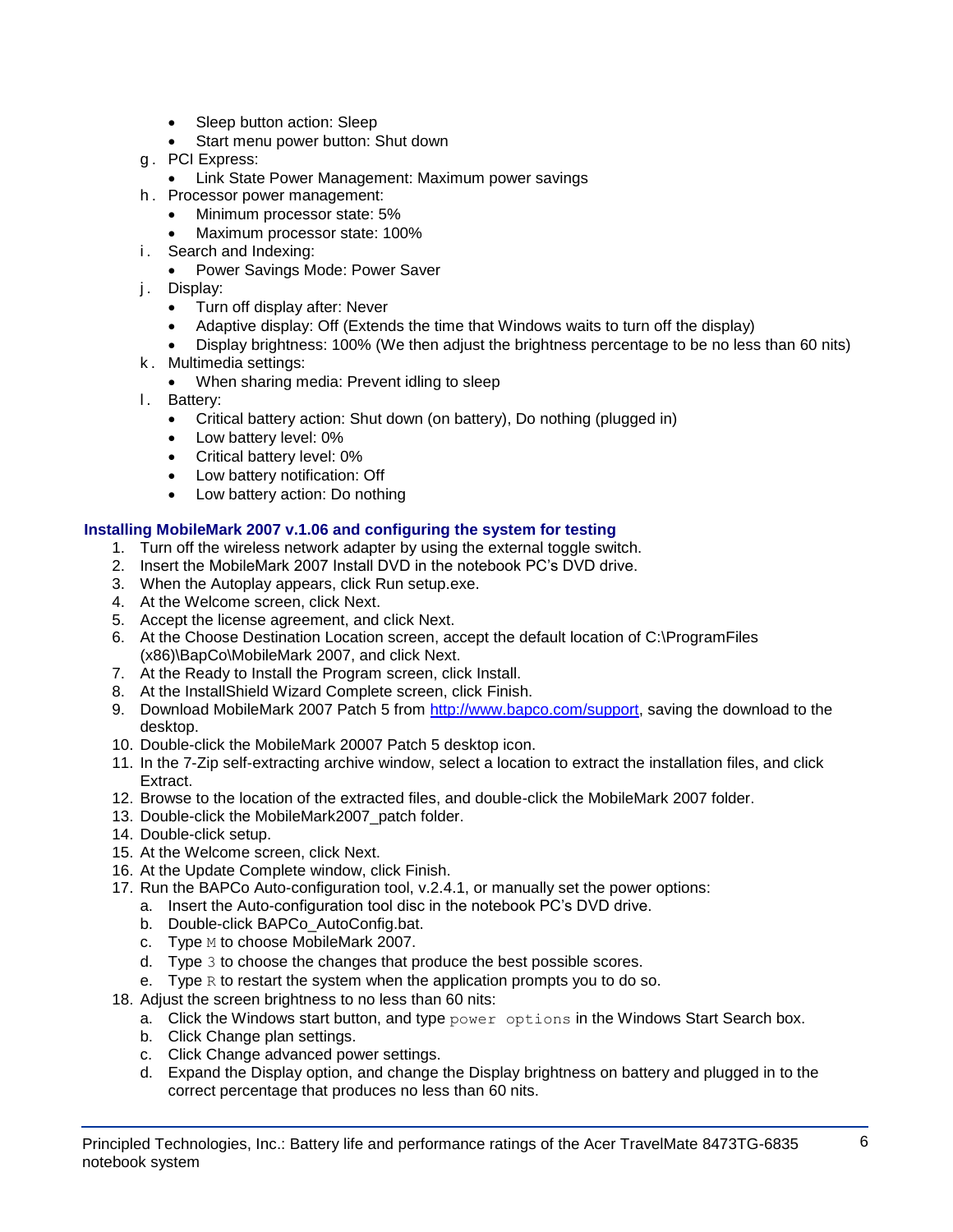Note: If you are unable to save these settings, please see the Displaying Brightness section above.

- 19. Disable automatic disk defragmentation:
	- a. Click the Windows start button, type disk defragmenter in the Windows Start Search box, and press Enter.
	- b. Click Configure Schedule.
	- c. Uncheck the box next to Run on a schedule, and click OK.
	- d. Click Close.
- 20. Disable System Protection:
	- a. Click the Windows start button, and type System in the Windows Start Search box. In the search results that appear, click System under the Control Panel heading.
	- b. Click System Protection in the left pane.
	- c. In the System Properties window under the System Protection tab, click the first Available Drive under the Protection Settings heading, and click Configure.
	- d. Click the Turn off system protection radio button, and click OK.
	- e. When prompted with Are you sure you want to turn off system protection on this drive?, click Yes.
	- f. Repeat steps c through e for any other Available Drives as necessary.
	- g. Click OK, and close the System window.
- 21. Disable Windows Desktop Search indexing:
	- a. Click the Windows start button, type Indexing Options in the Windows Start Search box, and press Enter.
	- b. Click Modify.
	- c. Under Change selected locations, uncheck the boxes next to each indexed location, and click OK. d. Click Close.
- 22. Defragment the hard drive(s):
	- a. Click the Windows start button, type disk defragmenter in the Windows Start Search box, and press Enter.
	- b. Highlight the local disk drive under Current status, and click Defragment disk.
	- c. When the process is complete, click Close.

### **Conditioning the battery**

- 1. Plug the AC power adapter into the notebook PC, and completely charge the battery.
- 2. Install MobileMark 2007 v1.06, following the steps we outlined in the Installing MobileMark 2007 section earlier in this section.
- 3. Double-click the MobileMark 2007 icon on the desktop.
- 4. Highlight the Productivity 2007 item in the left panel.
- 5. Type System Conditioning as the name for this test in the Project Name field in the top-right panel, and click Next Step.
- 6. If MobileMark 2007 lists no problems or warnings, click Next Step. If it does list any problems or warnings, close MobileMark 2007, and correct the problem(s) before proceeding.
- 7. After the benchmark integrity check, click Next in the Preparing a new test window.
- 8. When prompted, unplug the AC power adapter. The Productivity 2007 test begins immediately.
- 9. The test is complete when the notebook PC has fully depleted its battery and is no longer operational when running on battery power.
- 10. Plug the AC power adapter into the notebook PC, and completely charge the battery.

#### **Measuring battery life with MobileMark 2007 v.1.06**

We performed the following steps to run the MobileMark Productivity 2007 benchmark:

- 1. Double-click the MobileMark 2007 icon on the desktop.
- 2. Select the Productivity 2007 test by highlighting it in the left panel.
- 3. Enter a name for this test in the Project Name field in the top right panel, and click Next Step.
- 4. If MobileMark 2007 lists no problems or warnings, click Next. If it does list any problems or warnings, close MobileMark 2007, and correct the problem(s) before proceeding.
- 5. After the benchmark integrity check, click Next in the Preparing a new test window.
- 6. When prompted, unplug the AC power adapter. The test begins immediately.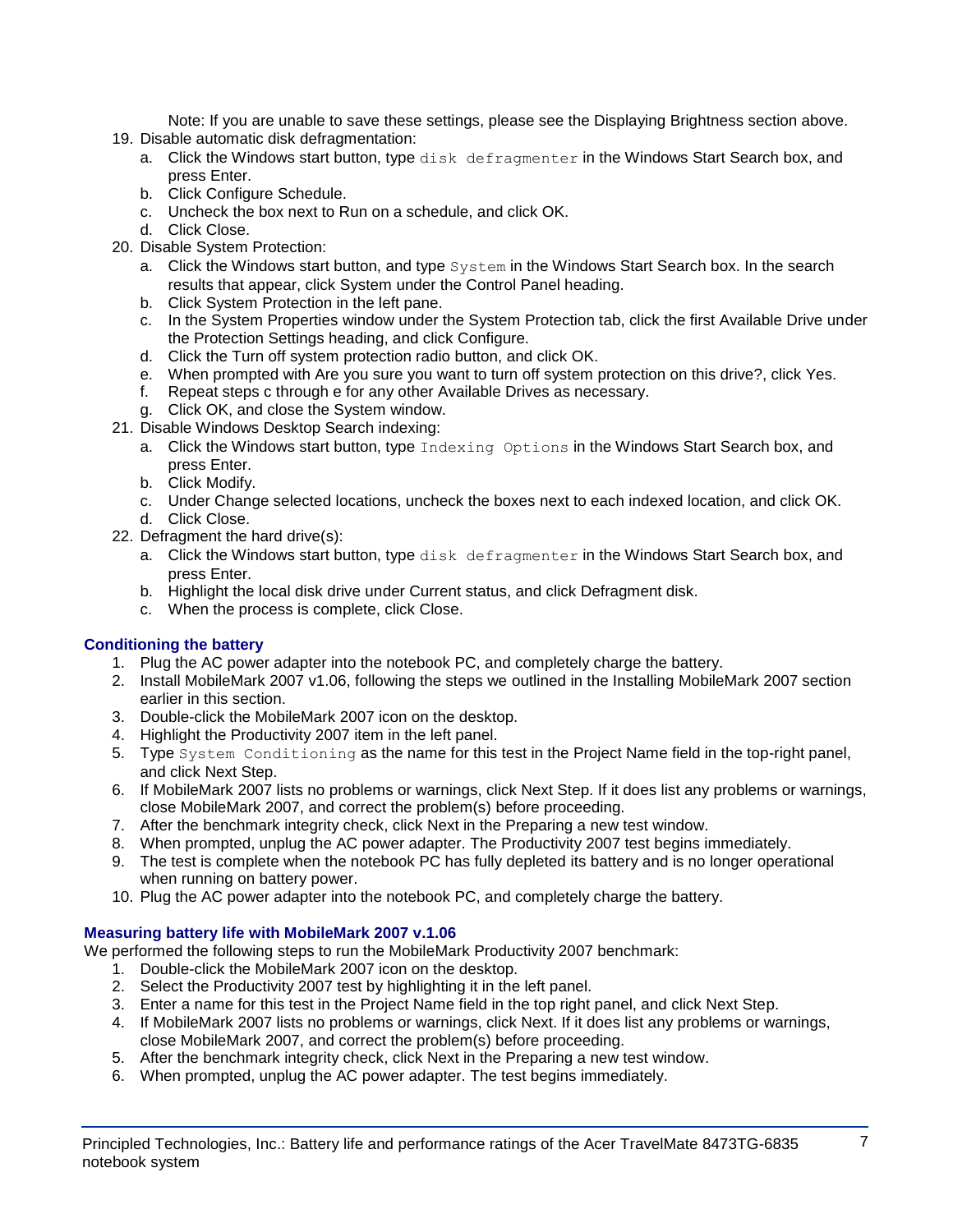7. The Productivity 2007 test is complete when the notebook PC has fully depleted its battery and is no longer operational when running on battery power.

We executed the MobileMark Productivity 2007 test three times on the system and took the median battery life run as the representative score for that test.

#### **Getting the MobileMark 2007 results**

After each MobileMark Productivity 2007 test completed, we plugged the AC power adapter into the notebook PC and turned on the system. MobileMark 2007 started automatically after the system booted, analyzed the test scores, and opened the Test Results Viewer with the results from the last test.

To submit these results to BAPCo, we saved the test results directory by performing the following steps:

- 1. Browse to the C:\ Program Files (x86)\BAPCo\MobileMark 2007\results directory.
- 2. Select My Computer.
- 3. Select Local Disk (C:).
- 4. Select the Program Files directory.
- 5. Select the BAPCo directory.
- 6. Select the MobileMark2007 directory.
- 7. Select the results directory. (Note: The name of the directory for the Productivity 2007 results is the name you gave the test in Step 3 of the MobileMark Productivity 2007 process.)

### **Measuring performance with BAPCo SYSmark 2007 Preview v1.06**

#### **Addressing antivirus software conflicts**

SYSmark 2007 is not compatible with any virus-scanning software, so we uninstalled any such software that was present on the notebook PC before we installed the benchmark.

#### **Addressing pre-installed software conflicts**

SYSmark 2007 installs the following applications, which its test scripts employ:

- Adobe Photoshop 6.0.1
- InterVideo WinDVD 6.0
- Macromedia Flash 5.0
- Microsoft Excel 2002
- Microsoft Outlook 2002
- Microsoft PowerPoint 2002
- Microsoft Word 2002
- Microsoft Visual C++ 2005 Redistributable
- Netscape Communicator 6.01
- Network Associates McAfee VirusScan 5.13
- WinZip Computing WinZip 8.0

If any of these applications are already on the system under test, they cause problems with the benchmark due to software conflicts. To avoid any such issues, we uninstalled all conflicting pre-installed software applications, including different versions of any of the programs SYSmark 2007 uses. We did this before we installed the benchmark.

#### **Setting up the test**

- 1. Reset the system to the base test image.
- 2. Disable the User Account Control.
	- a. Click the Windows start button, and type Change User Account Settings.
	- b. In the User Account Control Settings window, move the slider down to Never notify.
	- c. Click OK.
	- d. Click the You must restart your computer to apply these changes pop-up message that appears at the bottom right of the screen, and click Restart Now.
- 3. Insert the SYSmark 2007 Preview Disc 1 installation disc into the DVD drive.
- 4. In the Autoplay window that appears, click Run setup.exe.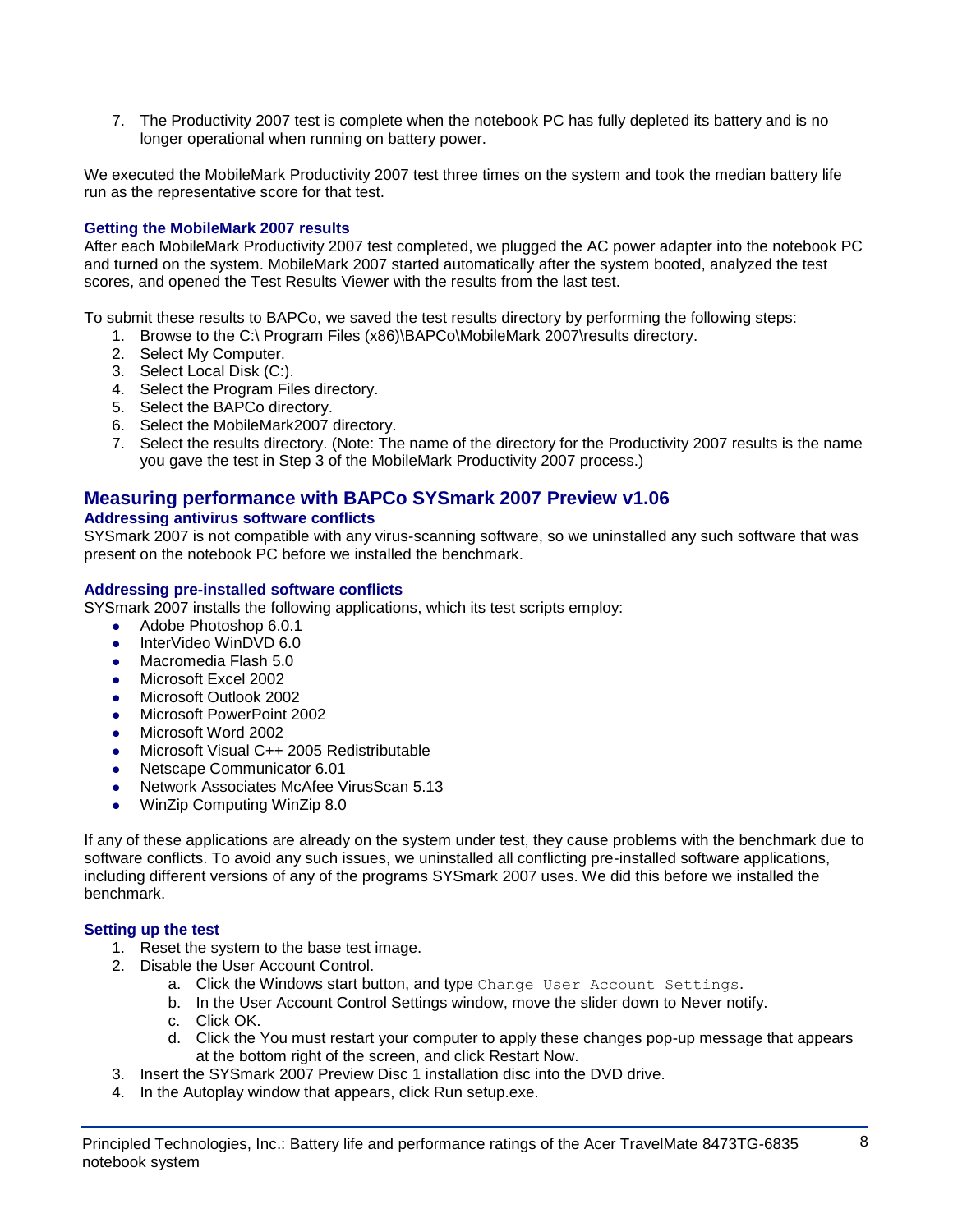- 5. At the Welcome to InstallShield Wizard screen, click Next.
- 6. At the License Agreement screen, select I accept the terms in the License Agreement, and click Next.
- 7. At the Choose Destination Location screen, click Next.
- 8. At the Ready to Install the Program screen, click Install.
- 9. When the application prompts you to do so, remove SYSmark 2007 Preview Disc 1, and insert SYSmark Preview Disc 2 into the DVD drive. Click OK.
- 10. When the installation is complete, click Finish.
- 11. Download SYSmark 2007 Preview Patch 5 from [http://www.bapco.com/support,](http://www.bapco.com/support) saving the download to the desktop.
- 12. Double-click the SYSmark2007Preview-Patch5.exe.
- 13. In the 7-Zip self-extracting archive window, select a location to extract the installation files, and click Extract.
- 14. Browse to the location of the extracted files, and double-click on the SYSmark2007 file folder.
- 15. Double-click setup.exe.
- 16. At the Welcome screen, click Next.
- 17. At the Update Complete screen, click Finish.
- 18. Run the BAPCo Auto-configuration tool, v.2.4.1, or manually set the power options:
	- a. Insert the Auto-configuration tool in the notebook PC's DVD drive.
		- b. Double-click BAPCo\_AutoConfig.bat.
		- c. Type S and press Enter to choose SYSmark 2007.
		- d. Type 3 and press Enter to choose the changes that produce the best possible scores.
		- e. Type  $R$  and press Enter to reboot the system when the application prompts you to do so.

#### **Running the test**

- 1. Launch SYSmark 2007 Preview by double-clicking the desktop icon.
- 2. Click Run.
- 3. Select Official Run, choose 3 Iterations, check the box beside Perform conditioning run, and enter a name for that run.
- 4. When the benchmark completes and the main SYSmark 2007 Preview menu appears, click Save FDR to create a report.
- 5. Click OK to close the additional comments window, and select the location to save the report.
- 6. Select the desktop, and click Save.
- 7. Record the SYSmark results.

# **Measuring disk performance with PCMark Vantage 1.0.2.0**

### **Installing and patching PCMark Vantage**

- 1. Download the PCMark\_Vantage\_v102\_installer.exe Windows package from [www.futuremark.com/benchmarks/pcmarkvantage/download/.](http://www.futuremark.com/benchmarks/pcmarkvantage/download/)
- 2. Install PCMark Vantage 1.0.2 with the default options by double-clicking the PCMark\_Vantage\_v102\_installer.exe file.
- 3. At the Welcome screen, click Next.
- 4. At the License Agreement window, click I accept the terms of the license agreement, and click Next.
- 5. At the Setup Type window click Express, and click Next.
- 6. At the Ready to Install the Program window, click Install.
- 7. When the PCMark Vantage Read Me page opens in your web browser, review the document, and click Close when you are finished.
- 8. At the InstallShield Wizard complete screen, click Finish.
- 9. Launch PCMark Vantage 1.0.2 by clicking on the PCMark Vantage x64 desktop icon. Enter the registration code, click Register, and click OK.

# 10. Exit PCMark Vantage 1.0.2.

## **Running PCMark Vantage 1.0.2.0**

- 1. Reboot the system, and wait 2 minutes.
- 2. Double-click the PCMark Vantage desktop icon to launch the benchmark.
- 3. Verify all test suites are selected, and that the HDD Suite target is set to C:.
- 4. Accept the default settings, and click Run Benchmark.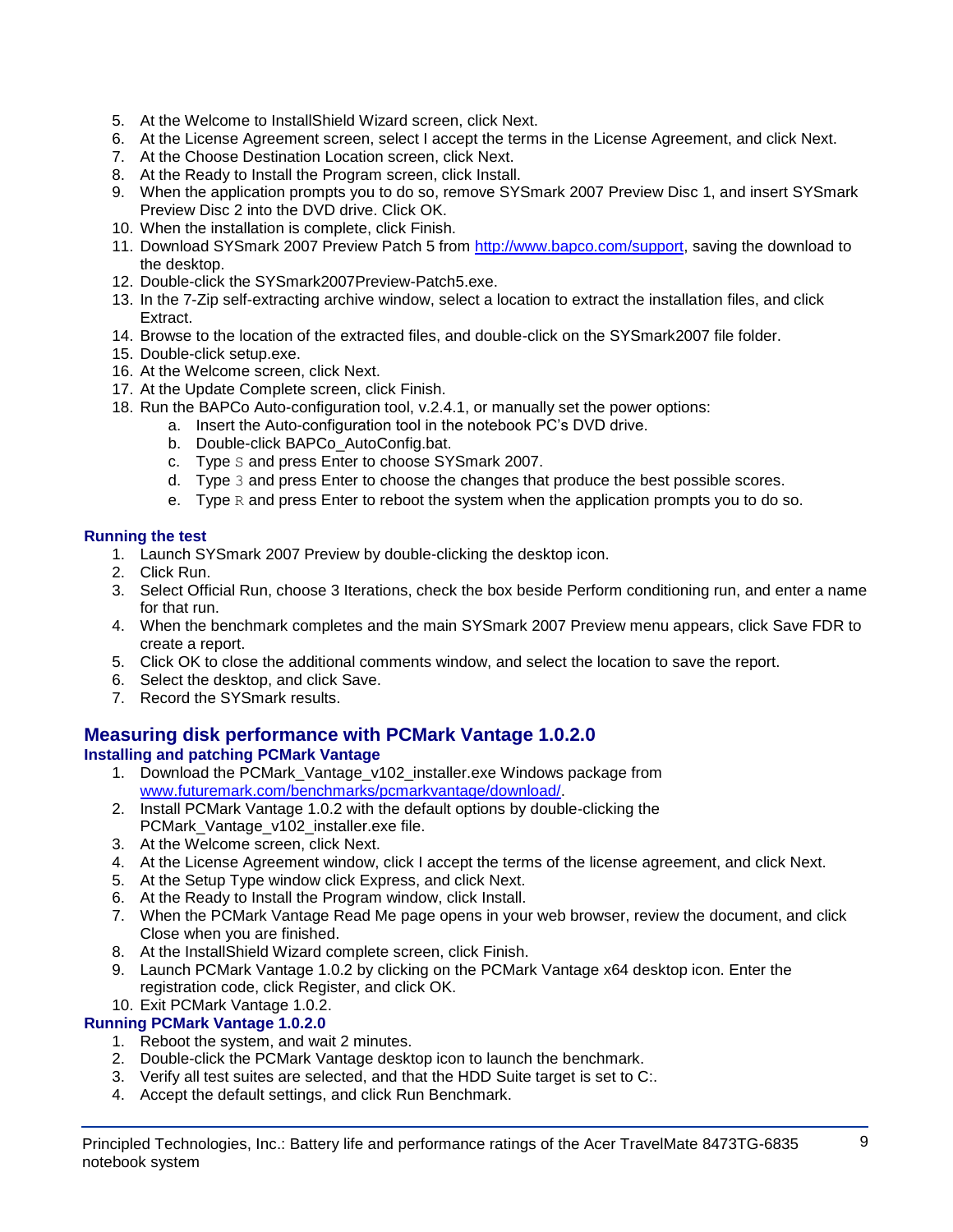- 5. When the benchmark run completes, click Submit results.
- 6. Take a screenshot of the results, and record them as follows:
	- PCMark Suite
	- Memories Suite
	- TV and Movies Suite
	- Gaming Suite
	- Music Suite
	- Communication Suite
	- Productivity Suite
	- HDD Test Suite
- 7. Perform steps 1 through 6 two more times, and report the median of the three runs.

## **Measuring graphics performance with 3DMark 11 1.0.1 Installing 3DMark 11**

- 1. Download the 3DMark\_11\_v101\_installer.exe Windows package from [http://community.futuremark.com/store/.](http://community.futuremark.com/store/)
- 2. Install 3DMark 11 1.0.1 with the default options by double-clicking the 3DMark 11 v101.exe file.
- 3. At the Choose Setup Language screen, choose English and click Next.
- 4. At the Welcome screen, click Next.
- 5. At the License Agreement screen, click I accept the terms of the license agreement, and click Next.
- 6. At the Setup Type screen, click Complete, and click Next.
- 7. At the Ready to Install the Program screen, click Install.
- 8. When the 3DMark 11 Read Me page appears in your Web browser, review the document, and click Close when you are finished.
- 9. At the Setup Complete screen, click Finish to restart the computer.
- 10. Launch 3DMark 11 1.0.1 by double-clicking on the 3DMark 11 desktop icon. Enter the registration code, and click Register.
- 11. Exit 3DMark 11 1.0.1.

### **Running 3DMark11 1.0.1**

- 1. Reboot the system, and wait 2 minutes.
- 2. Double-click the 3DMark 11 desktop icon to launch the benchmark.
- 3. In the 3DMark 11 Main section, click the Performance option under Preset and select Benchmark tests only.
- 4. Click Run 3DMark 11.
- 5. When the benchmark run completes, take a screenshot of the results, and record them as follows:
	- 3DMark Score
	- Graphics Score
	- Physics Score
	- Combined Score
- 6. Perform steps 1 through 5 two more times, and report the median of the three runs.

#### **Measuring graphics performance with 3DMark Vantage 1.1.0 Installing and patching 3DMark Vantage**

- 1. Download the 3DMark Vantage v110 installer.exe Windows package from [http://www.futuremark.com/benchmarks/3dmarkvantage/download/.](http://www.futuremark.com/benchmarks/3dmarkvantage/download/)
- 2. Install 3DMark Vantage 1.1.0 with the default options by double-clicking the 3DMark\_Vantage\_v110\_installer.exe file.
- 3. At the Welcome screen, click Next.
- 4. At the License Agreement screen, click I accept the terms of the license agreement, and click Next.
- 5. At the Setup Type screen, click Express, and click Next.
- 6. At the Ready to Install the Program screen, click Install.
- 7. When the 3DMark Vantage Read Me page appears in your Web browser, review the document, and click Close when you are finished.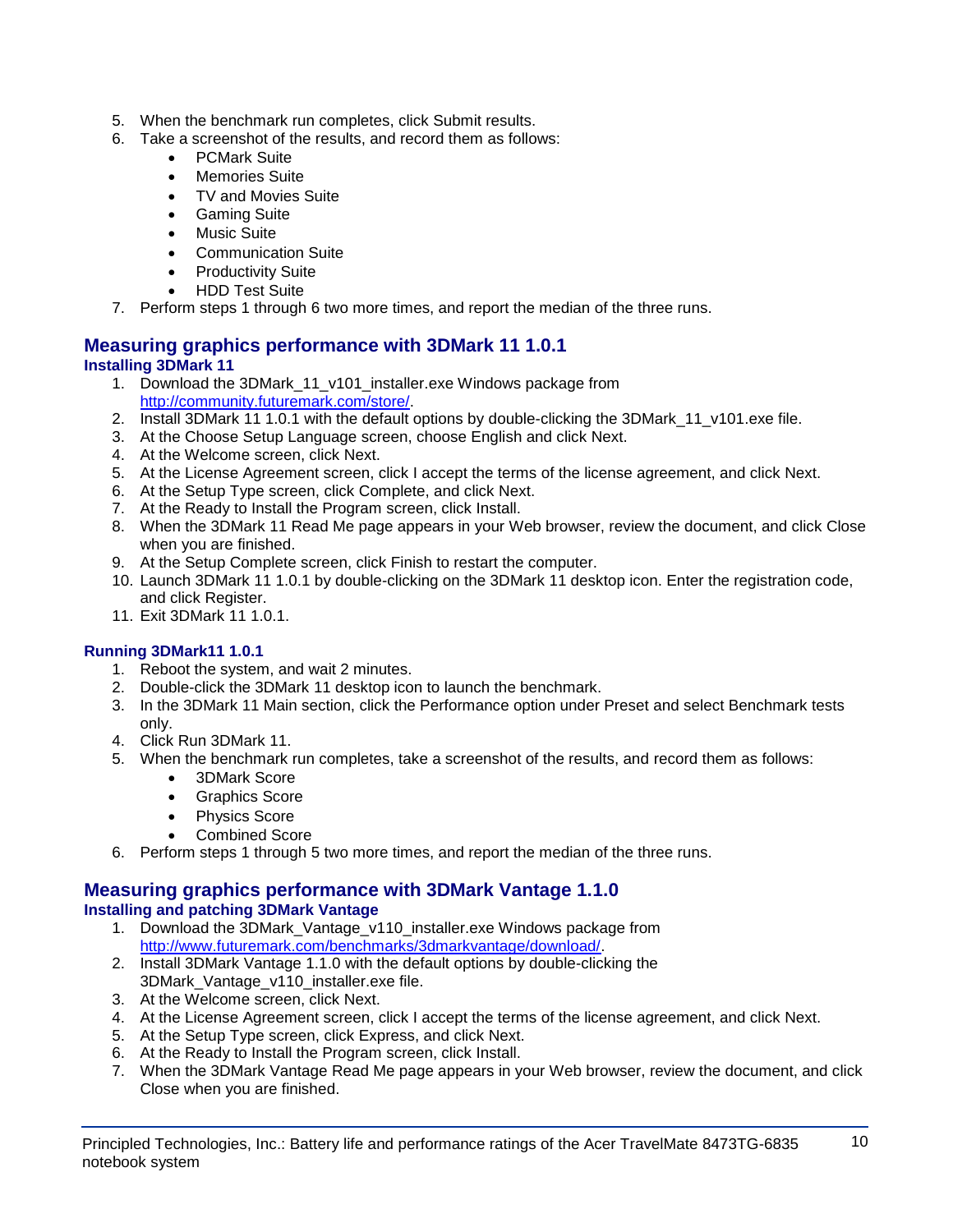- 8. At the Setup Complete screen, click Finish.
- 9. Launch 3DMark Vantage 1.1.0 by double-clicking on the 3DMark Vantage desktop icon. Enter the registration code, and click Register.
- 10. Exit 3DMark Vantage 1.1.0.

#### **Running 3DMark Vantage 1.1.0**

For Entry-level results:

- 1. Reboot the system, and wait 2 minutes.
- 2. Double-click the 3DMark Vantage desktop icon to launch the benchmark.
- 3. In the 3DMark Vantage Main section, click the Preset drop-down menu arrow, and select Entry.
- 4. Click the Options tab, then click the Graphic Tests tab, and ensure that both tests are selected.
- 5. Click the CPU Tests tab, and ensure that both tests are selected.
- 6. Click the Feature Tests tab, and deselect all six tests by clicking the check mark by each title.
- 7. Click Run Benchmark.
- 8. When the benchmark run completes, take a screenshot of the results, and record them as follows:
	- 3DMark Score
	- GPU Score
	- CPU Score
- 9. Perform steps 1 through 8 two more times, and report the median of the three runs.

For Performance-level results:

- 1. Reboot the system, and wait 2 minutes.
- 2. Double-click the 3DMark Vantage desktop icon to launch the benchmark.
- 3. In the 3DMark Vantage Main section, click the Preset pull-down menu arrow, and select Performance.
- 4. Click the Options tab, then click the Graphic Tests tab, and ensure that both tests are selected.
- 5. Click the CPU Tests tab, and ensure that both tests are selected.
- 6. Click the Graphic Tests tab, and ensure that both tests are selected.
- 7. Click the Feature Tests tab, and deselect all six tests by clicking the check mark by each title.
- 8. Click Run Benchmark.
- 9. When the benchmark run completes, take a screenshot of the results, and record them as follows:
	- 3DMark Score
	- GPU Score
	- CPU Score
- 10. Perform steps 1 through 10 two more times, and report the median of the three runs.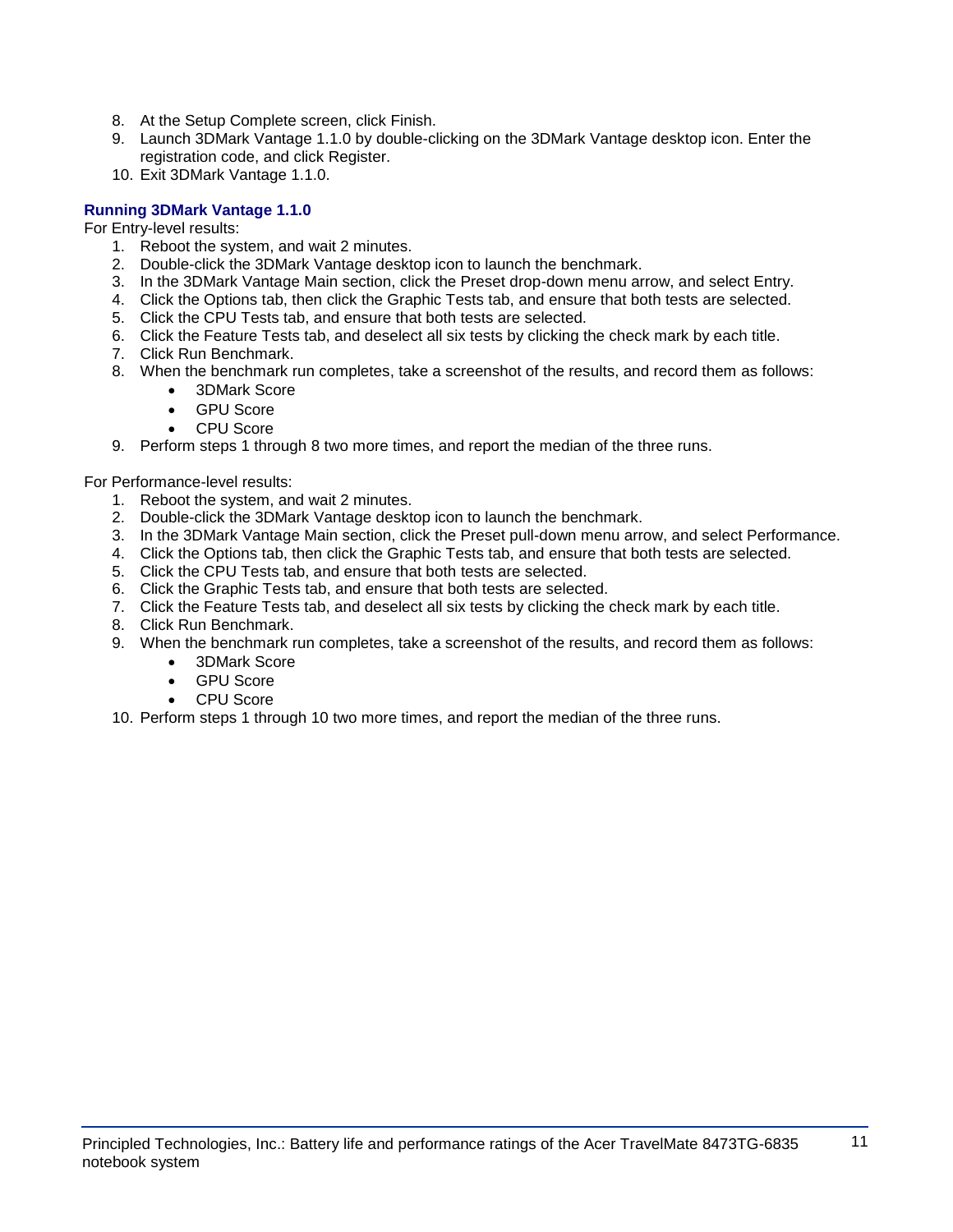# **Appendix A – Complete test results**

Figure 3 presents the complete MobileMark 2007 Productivity 2007 test results for the test system. We conducted one conditioning run followed by three official MobileMark 2007 Productivity 2007 runs.

| <b>Test</b>                                                                   | <b>Score</b> |
|-------------------------------------------------------------------------------|--------------|
| <b>MobileMark 2007 Productivity 2007</b>                                      |              |
| MobileMark 2007 - Productivity 2007 - Performance Qualification score - Run 1 | 266          |
| MobileMark 2007 - Productivity 2007 - Performance Qualification score - Run 2 | 270          |
| MobileMark 2007 - Productivity 2007 - Performance Qualification score - Run 3 | 263          |
| MobileMark 2007 - Productivity 2007 - Battery Life score (minutes) - Run 1    | 561          |
| MobileMark 2007 - Productivity 2007 - Battery Life score (minutes) - Run 2    | 575          |
| MobileMark 2007 - Productivity 2007 - Battery Life score (minutes) - Run 3    | 573          |
| SYSmark 2007 Preview v1.06                                                    |              |
| SYSmark 2007 Preview v1.06 Rating                                             | 169          |
| SYSmark 2007 Preview v1.06 - E-Learning                                       | 157          |
| SYSmark 2007 Preview v1.06 - VideoCreation                                    | 171          |
| SYSmark 2007 Preview v1.06 - Productivity                                     | 150          |
| SYSmark 2007 Preview v1.06 - 3D                                               | 201          |
| SYSmark 2007 Preview v1.06 - E-Learning Run 1                                 | 156          |
| SYSmark 2007 Preview v1.06 - VideoCreation Run 1                              | 169          |
| SYSmark 2007 Preview v1.06 - Productivity Run 1                               | 148          |
| SYSmark 2007 Preview v1.06 - 3D Run 1                                         | 200          |
| SYSmark 2007 Preview v1.06 - E-Learning Run 2                                 | 158          |
| SYSmark 2007 Preview v1.06 - VideoCreation Run 2                              | 172          |
| SYSmark 2007 Preview v1.06 - Productivity Run 2                               | 152          |
| SYSmark 2007 Preview v1.06 - 3D Run 2                                         | 202          |
| SYSmark 2007 Preview v1.06 - E-Learning Run 3                                 | 158          |
| SYSmark 2007 Preview v1.06 - VideoCreation Run 3                              | 171          |
| SYSmark 2007 Preview v1.06 - Productivity Run 3                               | 149          |
| SYSmark 2007 Preview v1.06 - 3D Run 3                                         | 202          |
| <b>Futuremark PCMark Vantage 1.0.2.0</b>                                      |              |
| PCMark Suite - Run 1                                                          | 5,958        |
| PCMark Suite - Run 2                                                          | 5,920        |
| PCMark Suite - Run 3                                                          | 6,011        |
| Memories Suite - Run 1                                                        | 3,731        |
| Memories Suite - Run 2                                                        | 3,734        |
| Memories Suite - Run 3                                                        | 3,771        |
| TV and Movies Suite - Run 1                                                   | 3,989        |
| TV and Movies Suite - Run 2                                                   | 4,006        |
| TV and Movies Suite - Run 3                                                   | 3,950        |
| Gaming Suite - Run 1                                                          | 4,028        |
| Gaming Suite - Run 2                                                          | 4,037        |
| Gaming Suite - Run 3                                                          | 4,031        |
| Music Suite - Run 1                                                           | 5,726        |
| Music Suite - Run 2                                                           | 5,715        |
| Music Suite - Run 3                                                           | 5,762        |
| Communication Suite - Run 1                                                   | 5,785        |
| Communication Suite - Run 2                                                   | 5,647        |
| Communication Suite - Run 3                                                   | 5,802        |
| Productivity Suite - Run 1                                                    | 5,004        |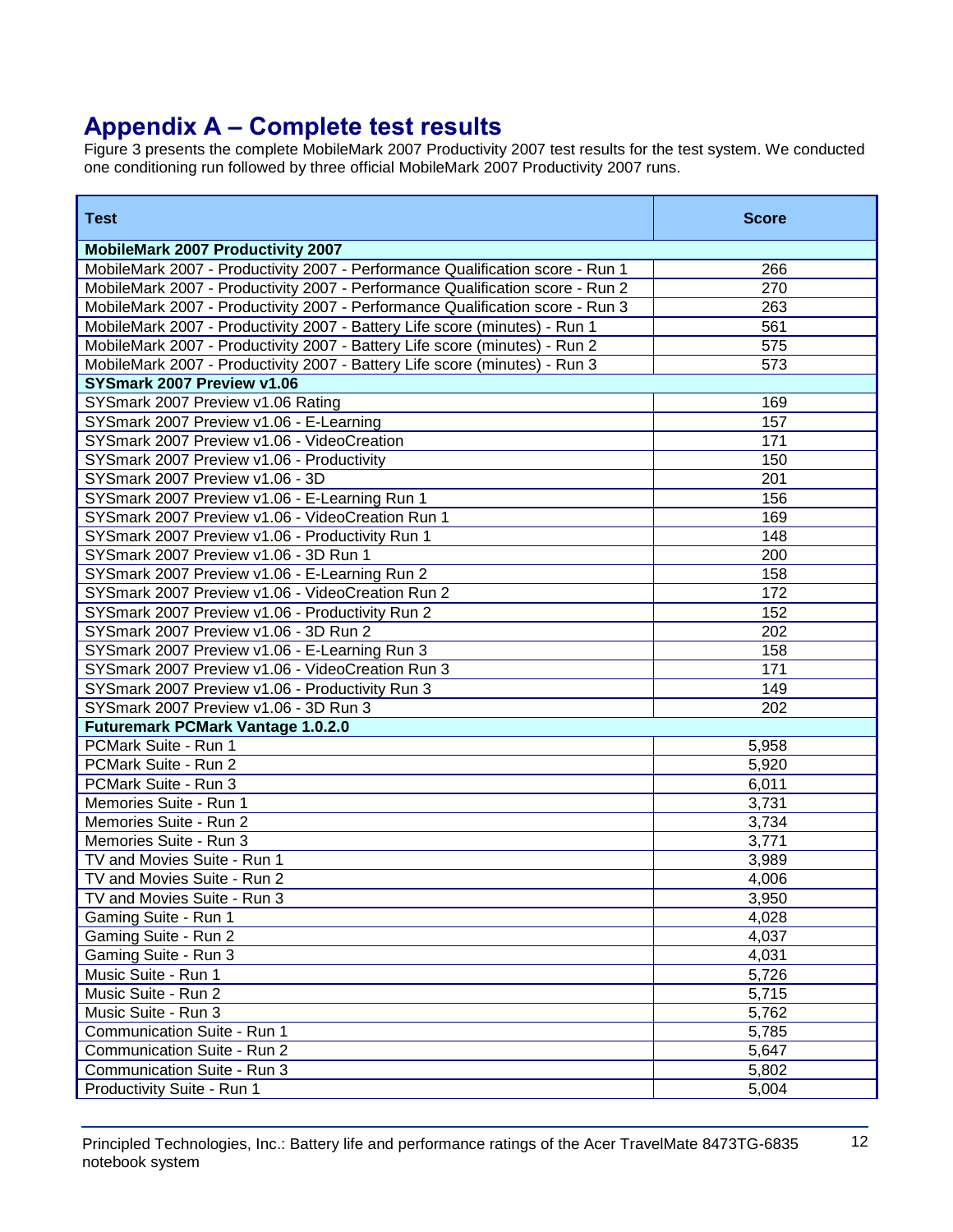| <b>Test</b>                                 | <b>Score</b>     |
|---------------------------------------------|------------------|
| Productivity Suite - Run 2                  | 4,970            |
| Productivity Suite - Run 3                  | 4,951            |
| HDD Test Suite - Run 1                      | 3,352            |
| HDD Test Suite - Run 2                      | 3,339            |
| HDD Test Suite - Run 3                      | 3,359            |
| 3DMark 11 v1.0.1                            |                  |
| 3DMark Score - Run 1                        | 974              |
| Graphics Score - Run 1                      | 878              |
| Physics Score - Run 1                       | 3,176            |
| Combined Score - Run 1                      | 801              |
| 3DMark Score - Run 2                        | $\overline{963}$ |
| Graphics Score - Run 2                      | 876              |
| Physics Score - Run 2                       | 3,147            |
| Combined Score - Run 2                      | 748              |
| 3DMark Score - Run 3                        | 968              |
| Graphics Score - Run 3                      | 877              |
| Physics Score - Run 3                       | 3,163            |
| Combined Score - Run 3                      | 768              |
| 3DMark Vantage 1.1.0 Entry Level mode       |                  |
| 3DMark Score - Run 1                        | 13,607           |
| GPU Score - Run 1                           | 16,996           |
| CPU Score - Run 1                           | 8,514            |
| 3D Mark Score - Run 2                       | 13,589           |
| GPU Score - Run 2                           | 16,916           |
| CPU Score - Run 2                           | 8,546            |
| 3D Mark Score - Run 3                       | 13,652           |
| GPU Score - Run 3                           | 17,011           |
| CPU Score - Run 3                           | 8,574            |
| 3DMark Vantage 1.1.0 Performance Level mode |                  |
| 3DMark Score - Run 1                        | 4,284            |
| GPU Score - Run 1                           | 3,678            |
| CPU Score - Run 1                           | 8,473            |
| 3D Mark Score - Run 2                       | 4,292            |
| GPU Score - Run 2                           | 3,679            |
| CPU Score - Run 2                           | 8,576            |
| 3D Mark Score - Run 3                       | 4,322            |
| GPU Score - Run 3                           | 3,710            |
| CPU Score - Run 3                           | 8,565            |

**Figure 3: Complete benchmark scores for the Acer TravelMate 8473TG-6835 notebook system we tested.**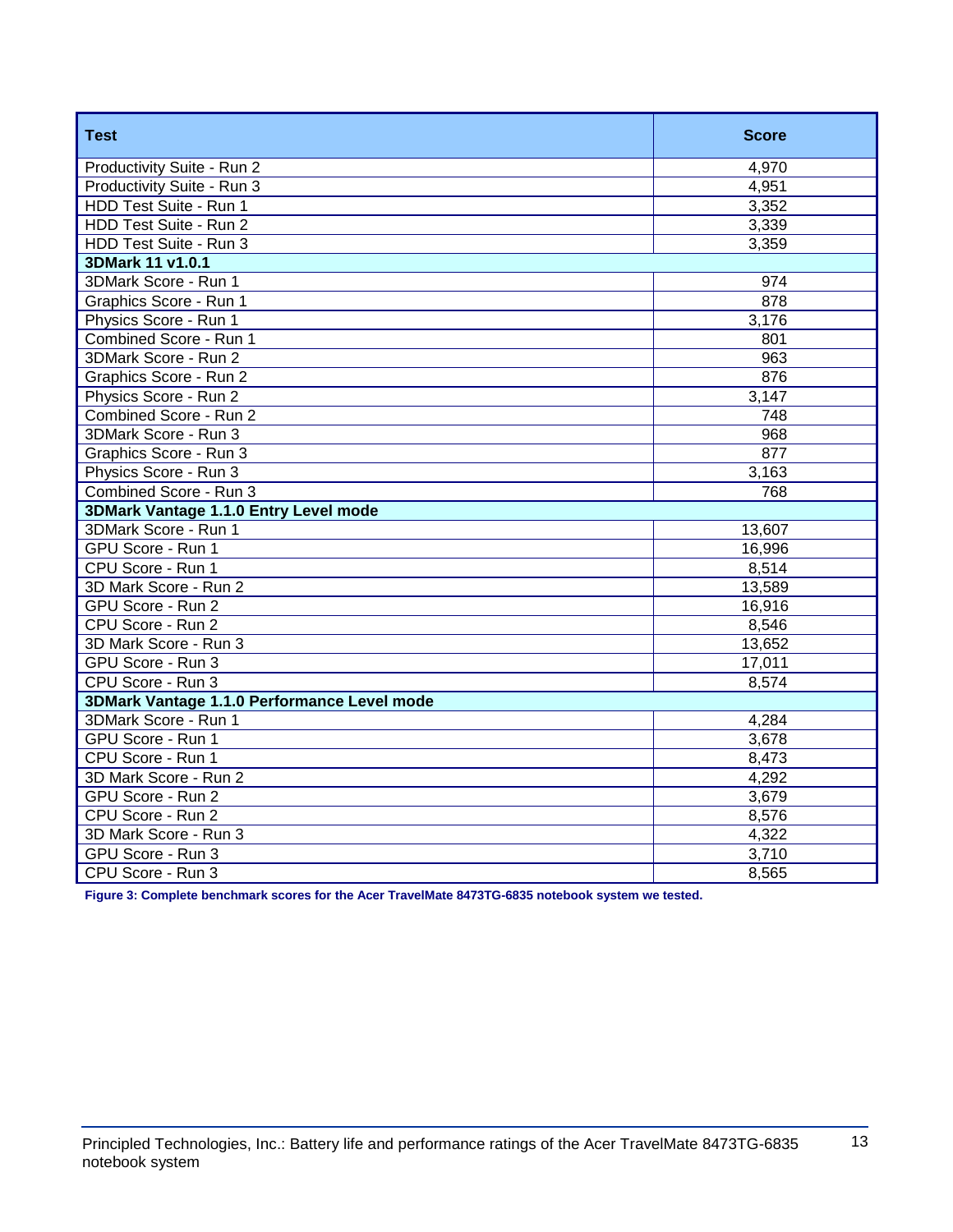# **Appendix B – Test system configuration information**

Figure 4 provides detailed configuration information about the test system.

| <b>System</b>                                 | Acer TravelMate 8473TG-6835                                                                                                                                       |
|-----------------------------------------------|-------------------------------------------------------------------------------------------------------------------------------------------------------------------|
| General                                       |                                                                                                                                                                   |
| Number of processor packages                  | 1                                                                                                                                                                 |
| Number of cores per processor                 | $\overline{2}$                                                                                                                                                    |
| Number of hardware threads per core           | $\overline{2}$                                                                                                                                                    |
| System power management policy                | <b>Balanced</b>                                                                                                                                                   |
| Processor power-saving option                 | <b>EIST</b>                                                                                                                                                       |
| System dimensions (length x width x height)   | Length: 13-1/2"<br>Width: 9-3/4"<br>Height when closed: 1-3/16" front, 1-1/4" middle, 1-5/16" back<br>Height when open: 15/16" front, 15/16" middle, 10-1/4" back |
| System weight                                 | 5 lbs. 4 oz.                                                                                                                                                      |
| <b>CPU</b>                                    |                                                                                                                                                                   |
| Vendor                                        | Intel                                                                                                                                                             |
| Name                                          | Core i5                                                                                                                                                           |
| Model number                                  | 2410M                                                                                                                                                             |
| Stepping                                      | D <sub>2</sub>                                                                                                                                                    |
| Socket type and number of pins                | Socket 988B rPGA                                                                                                                                                  |
| Core frequency (GHz)                          | 2.30                                                                                                                                                              |
| <b>Bus frequency</b>                          | <b>DMI 2.0</b>                                                                                                                                                    |
| L1 cache                                      | 32 KB + 32 KB per core                                                                                                                                            |
| L <sub>2</sub> cache                          | 512 KB (256 KB per core)                                                                                                                                          |
| L3 cache                                      | 3 MB (shared)                                                                                                                                                     |
| <b>Platform</b>                               |                                                                                                                                                                   |
| Vendor                                        | Acer                                                                                                                                                              |
| Motherboard model number                      | <b>TM8473T</b>                                                                                                                                                    |
| Motherboard chipset                           | Intel HM65                                                                                                                                                        |
| <b>BIOS</b> name and version                  | Phoenix Technologies v1.09 (05/26/2011)                                                                                                                           |
| <b>Memory module(s)</b>                       |                                                                                                                                                                   |
| Vendor and model number                       | Nanya NT4GC64B8HB0NS-CG                                                                                                                                           |
| <b>Type</b>                                   | PC3-10600                                                                                                                                                         |
| Speed (MHz)                                   | 1,333                                                                                                                                                             |
| Speed running in the system (MHz)             | 1,333                                                                                                                                                             |
| Timing/Latency (tCL-tRCD-tRP-tRASmin)         | $9 - 9 - 9 - 24$                                                                                                                                                  |
| Size (MB)                                     | 4,096                                                                                                                                                             |
| Number of memory module(s)                    | 1                                                                                                                                                                 |
| Amount of RAM in system (GB)                  | 4                                                                                                                                                                 |
| Chip organization (single-sided/double-sided) | Double-sided                                                                                                                                                      |
| Channel (single/dual)                         | Single                                                                                                                                                            |
| <b>Hard disk</b>                              |                                                                                                                                                                   |
| Vendor and model number                       | Hitachi HTS543232A7A384                                                                                                                                           |
| Number of disks in system                     | 1                                                                                                                                                                 |
| Size (GB)                                     | 320                                                                                                                                                               |
| Buffer size (MB)                              | 8                                                                                                                                                                 |
| <b>RPM</b>                                    | 5,400                                                                                                                                                             |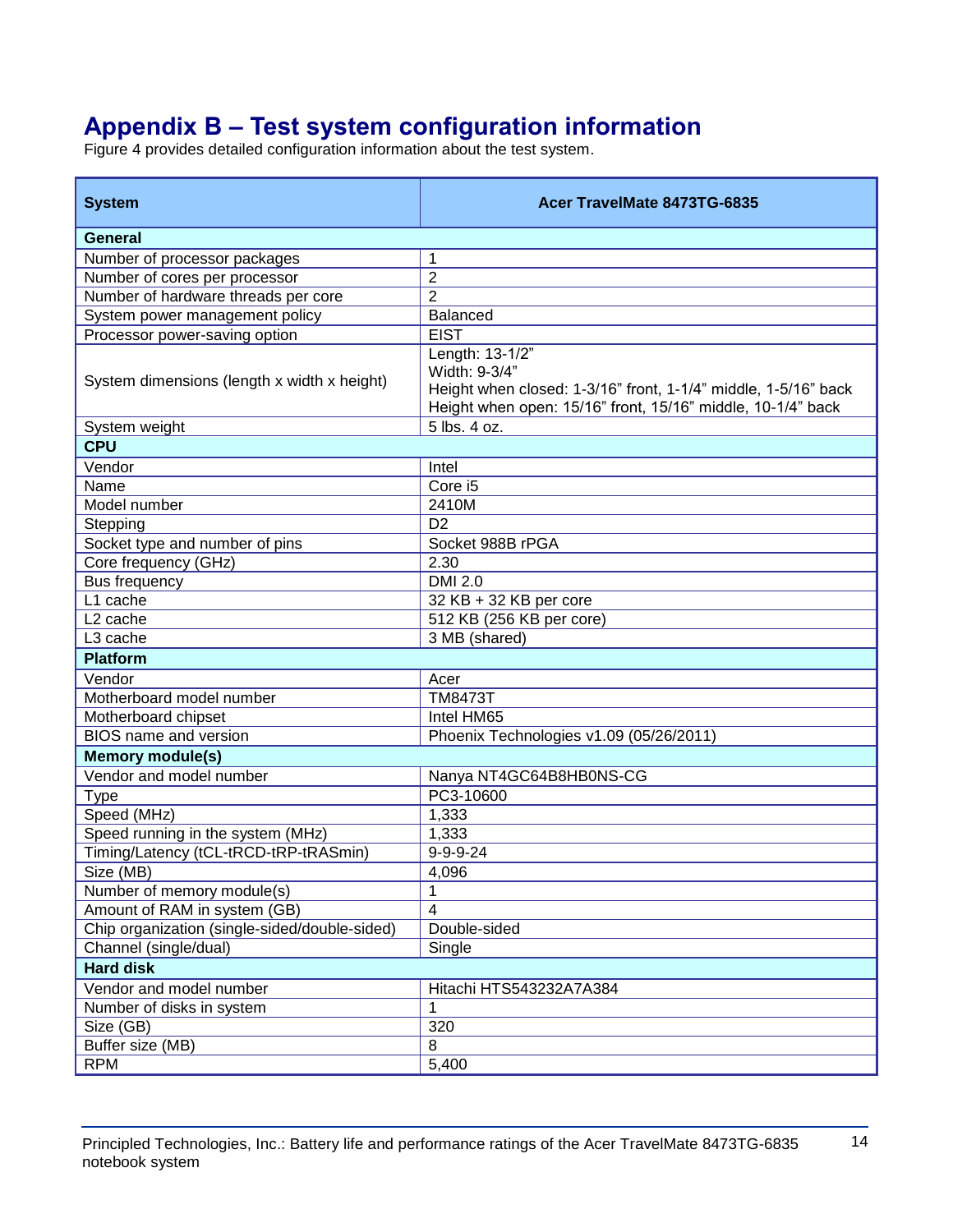| <b>System</b>                                         | Acer TravelMate 8473TG-6835                          |  |
|-------------------------------------------------------|------------------------------------------------------|--|
| <b>Type</b>                                           | SATA 3.0 Gb/s                                        |  |
| Controller                                            | Intel Mobile Express Chipset SATA AHCI Controller    |  |
| <b>Driver</b>                                         | Intel 10.1.5.1001 (02/18/2011)                       |  |
| <b>Operating system</b>                               |                                                      |  |
| Name                                                  | Windows 7 Professional 64-bit                        |  |
| <b>Build number</b>                                   | 7601                                                 |  |
| <b>Service Pack</b>                                   | 1                                                    |  |
| File system                                           | <b>NTFS</b>                                          |  |
| Kernel                                                | ACPI x64-based PC                                    |  |
| Language                                              | English                                              |  |
| Microsoft DirectX version                             | 11                                                   |  |
| <b>Graphics 1</b>                                     |                                                      |  |
| Vendor and model number                               | Intel HD Graphics 3000                               |  |
| <b>Type</b>                                           | Integrated                                           |  |
| Chipset                                               | Intel HD Graphics Family                             |  |
| <b>BIOS</b> version                                   | 2108.0                                               |  |
| Total available graphics memory (MB)                  | 1,760                                                |  |
| Dedicated video memory (MB)                           | 128<br>$\Omega$                                      |  |
| System video memory (MB)<br>Shared system memory (MB) | 1,632                                                |  |
| <b>Resolution</b>                                     | 1,366 x 768                                          |  |
| <b>Driver</b>                                         | Intel 8.15.10.2345 (03/26/2011)                      |  |
| <b>Graphics 2</b>                                     |                                                      |  |
| Vendor and model number                               | NVIDIA <sup>®</sup> GeForce <sup>®</sup> GT 540M     |  |
| <b>Type</b>                                           | <b>Discrete</b>                                      |  |
| Chipset                                               | GeForce GT 540M                                      |  |
| <b>BIOS</b> version                                   | 70.08.56.00.0D                                       |  |
| Total available graphics memory (MB)                  | 2,740                                                |  |
| Dedicated video memory (MB)                           | 1,024                                                |  |
| System video memory (MB)                              | $\Omega$                                             |  |
| Shared system memory (MB)                             | 1,716                                                |  |
| Resolution                                            | 1,366 x 768                                          |  |
| <b>Driver</b>                                         | NVIDIA 8.17.12.6830 (04/21/2011)                     |  |
| Sound card/subsystem 1                                |                                                      |  |
| Vendor and model number                               | Conexant High Definition Audio                       |  |
| <b>Driver</b>                                         | Conexant 8.54.6.0 (03/17/2011)                       |  |
| <b>Ethernet</b>                                       |                                                      |  |
| Vendor and model number                               | Broadcom <sup>®</sup> NetXtreme <sup>®</sup> Gigabit |  |
| <b>Driver</b>                                         | Broadcom 14.6.1.0 (02/15/2011)                       |  |
| <b>Wireless</b>                                       |                                                      |  |
| Vendor and model number                               | Broadcom 802.11n                                     |  |
| <b>Driver</b>                                         | Broadcom 5.100.235.19                                |  |
| <b>Optical drive(s)</b>                               |                                                      |  |
| Vendor and model number                               | Matshita UJ8A2AS                                     |  |
| <b>Type</b>                                           | DVD-RW                                               |  |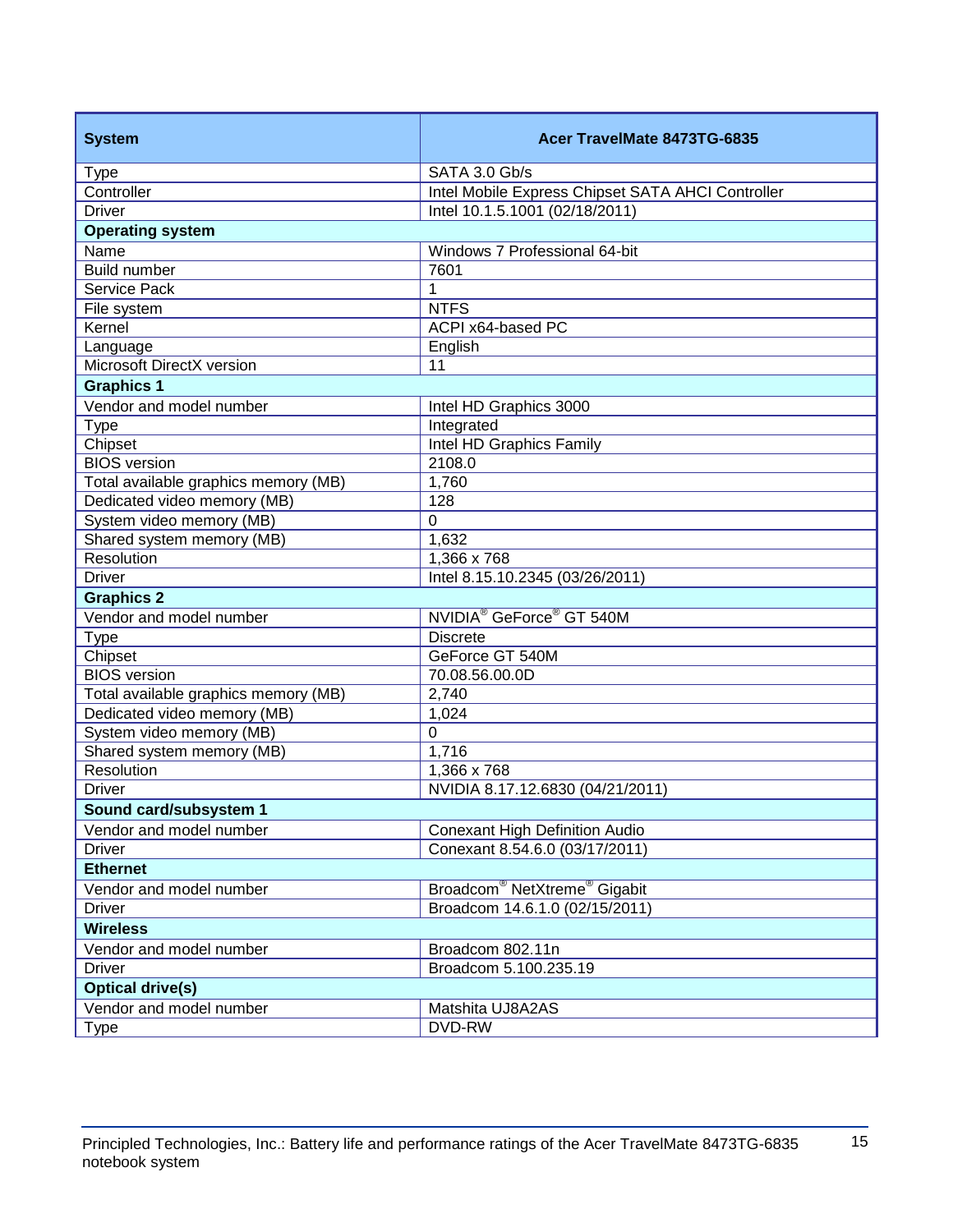| <b>System</b>                  | Acer TravelMate 8473TG-6835                 |  |
|--------------------------------|---------------------------------------------|--|
| <b>USB ports</b>               |                                             |  |
| Number                         | 4                                           |  |
| <b>Type</b>                    | 1 x USB 3.0; 2 x USB 2.0, 1 x USB 2.0/eSATA |  |
| Other                          | Media card reader                           |  |
| <b>Monitor</b>                 |                                             |  |
| LCD type                       | <b>HD LED WXGA</b>                          |  |
| Screen size                    | 14.0"                                       |  |
| Refresh rate (Hz)              | 60                                          |  |
| <b>Battery</b>                 |                                             |  |
| <b>Type</b>                    | Acer AS10D5E 6-cell Lithium-ion battery     |  |
| Size (length x width x height) | 10-11/16" x 2-1/8" x 13/16"                 |  |
| Rated capacity                 | 10.8V / 5,800mAh / 63Wh                     |  |
| Weight                         | 11 oz.                                      |  |

**Figure 4: Detailed configuration information for the test system.**